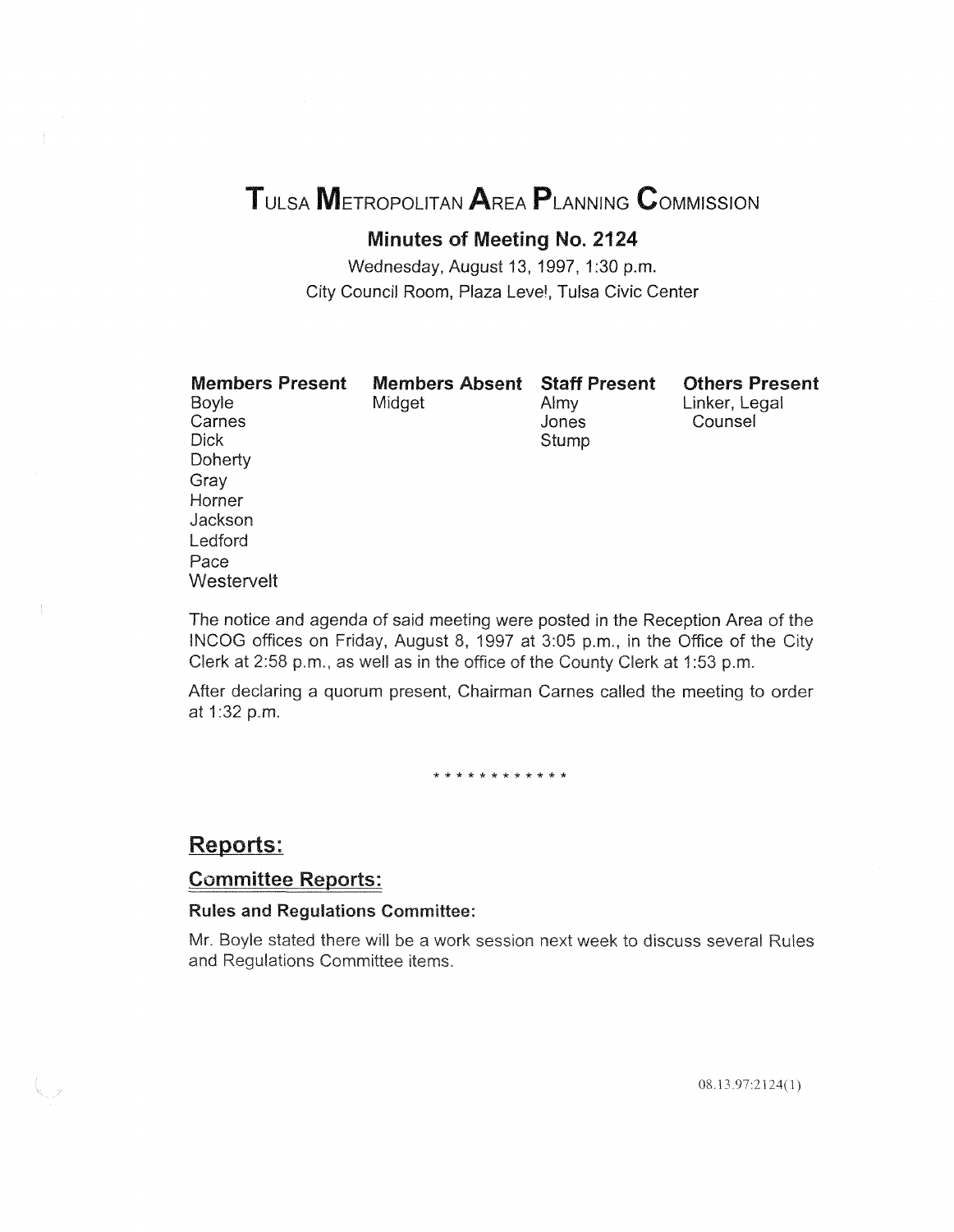# Director's Report:

Mr. Stump stated there is one zoning case on the August 14, 19 agenda.

# **Subdivisions:**

### Final Approval:

The Parke (PUD-236-C) (1183) (PD-18) (CD-8) West of the northwest corner of East 76<sup>th</sup> Street South and South Memorial

#### Staff Comments:

Mr. Jones presented the final subdivision plat for The Parke with Bill present

Mr. Jones stated everything is in order and all release letters have been received. He noted that there are two homeowner's papers forthcoming and the filing of the final plat will be after receipt of said papers. Therefore, staff recommends approval of the final plat for The Parke, subject to Legal Department's approval of the Deed of Dedication Restrictive Covenants language.

### TMAPC Action; 9 members present:

On MOTION of BOYLE, the TMAPC voted 9-0-0 (Boyle, Carnes, Dick, Doherty, Gray, Horner, Jackson, Ledford, Westervelt "aye"; no "nays"; none "abstaining"; Midget, Pace "absent") to **APPROVE** the final plat for The Parke, subject to Legal Department's approval of the Deed of Dedication Restrictive language.

\* \* \* \* \* \* \* \* \* \* \* \*

# **Lot-Split for Waiver of the Subdivision Regulations:**

L-18495 Crystal City Shopping Center (2792) 4200 Southwest Boulevard

 $(PD-9) (CD-2)$ 

### Staff Comments:

Mr. Jones stated Mr. Coutant is present and is requesting a two-week continuance for L-18495 lot-split request. He stated the continuance is to resolve some concerns with the Legal Department, staff and the applicant.

Mr. Jones stated there are no interested parties present and requested a continuance.

08.13.97:2124(2)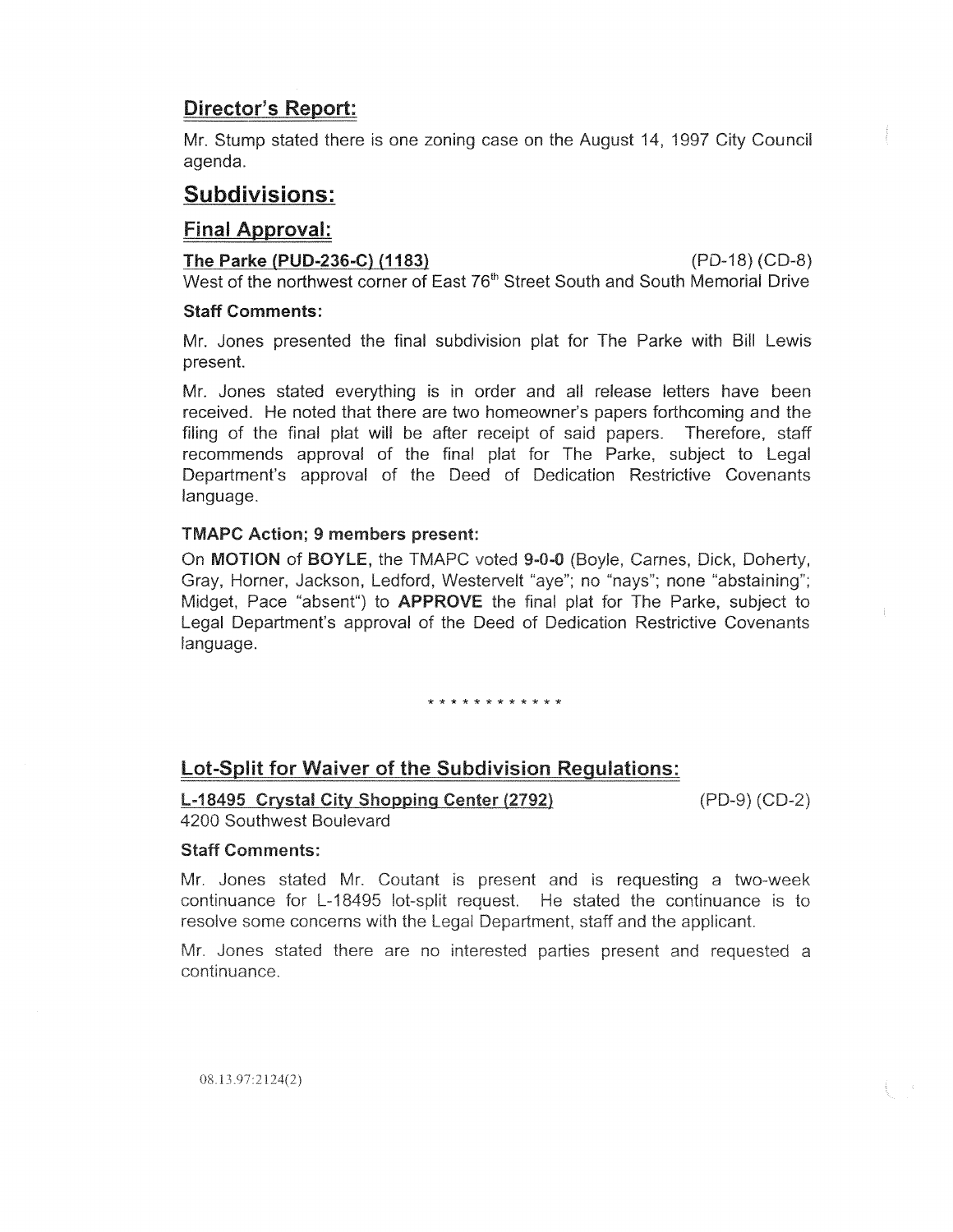#### TMAPC Action; 9 members present:

On MOTION of HORNER, the TMAPC voted 9-0-0 (Boyle, Carnes, Dick, Doherty, Gray, Horner, Jackson, Ledford, Westervelt "aye"; no "nays"; none "abstaining"; Midget, Pace "absent") to **CONTINUE** the Lot-Split for Waiver of the Subdivision Regulations for L-18495 to August 27, 1997.

\* \* \* \* \* \* \* \* \* \* \* \*

### Lot-Split for Ratification of Prior Approval:

| L-18384 Jeanne Edwards (3393)                       | (PD-18b) (CD-7)    |
|-----------------------------------------------------|--------------------|
| 4138 East $53rd$ Place                              |                    |
| L-18520 Robert Bunch (3473)<br>17824 South Sheridan | $(PD-20)$ (County) |
| L-18522 E. S. Kelley (293)                          | $(PD-5) (CD-3)$    |
| 500 block South Memorial Drive                      |                    |

#### Staff Comments:

Mr. Jones stated these lot-splits are in order and meet the Subdivision Regulations; therefore, staff recommends approval.

#### TMAPC Action; 9 members present:

On MOTION of HORNER, the TMAPC voted 9-0-0 (Boyle, Carnes, Dick, Doherty, Gray, Horner, Jackson, Ledford, Westervelt "aye"; no "nays"; none "abstaining"; Midget, Pace "absent") to RATIFY these lot-splits given Prior Approval, finding them in accordance with Subdivision Regulations.

\* \* \* \* \* \* \* \* \* \* \* \*

## Continued Zoning Public Hearing:

#### Application No.: Z-6174-SP-3 (PD-18) (CD-8)

Applicant: Craig Heidinger

Location: 10507 East 81<sup>st</sup> Street South

(Northwest corner Mingo Valley Expressway and 81<sup>st</sup> Street South) (Corridor Site Plan for an outdoor advertising sign.)

#### **Staff Recommendation:**

The Corridor Site Plan proposes a 672 SF outdoor advertising sign 50' high and ten feet from the west right-of-way line of the Mingo Valley Expressway. The sign would be 300' south of the undeveloped land that can be expected to

08.13.97:2124(3)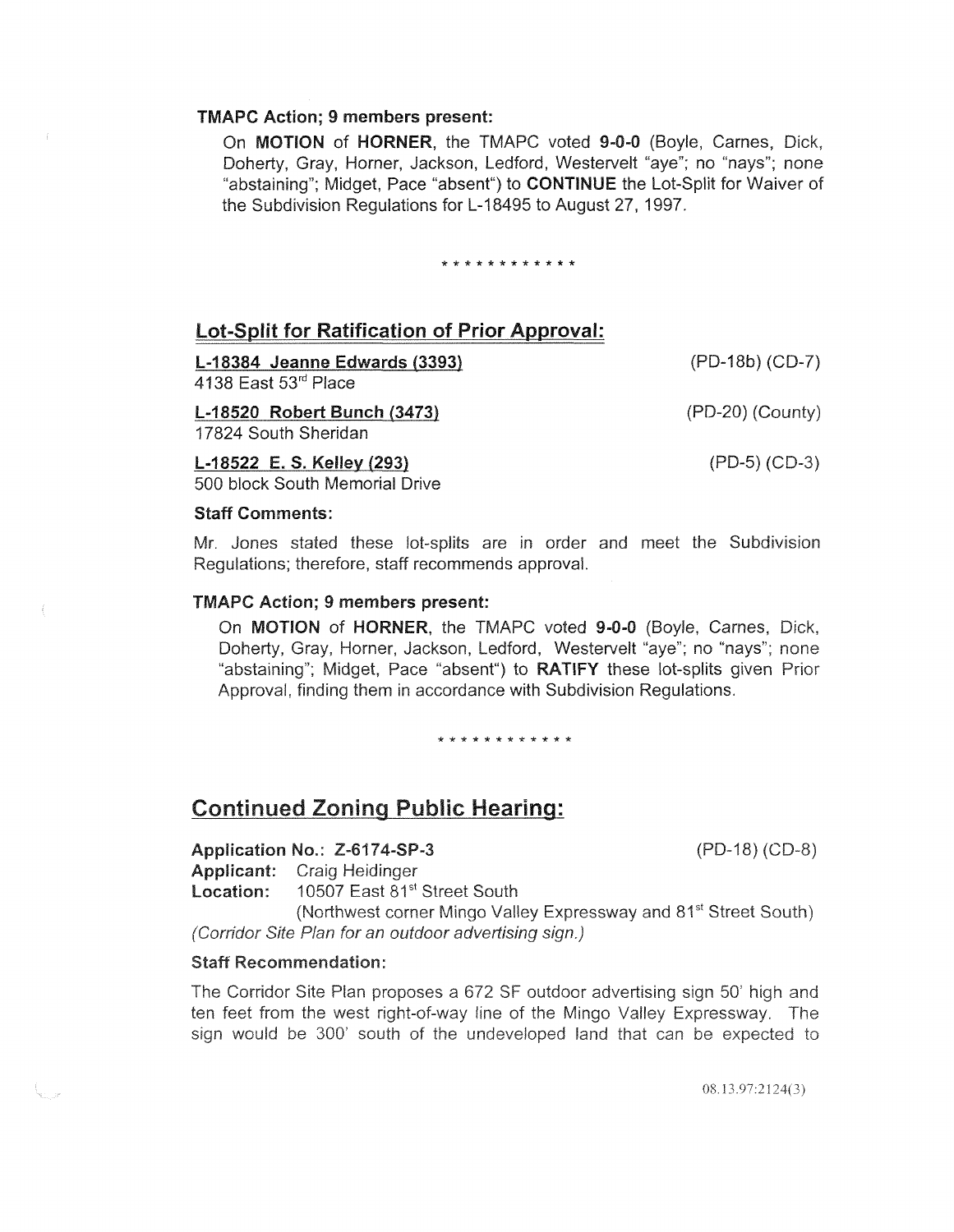develop residentially. Staff recommends **APPROVAL**, subject to complying with all the requirements of Section 1221.F. "Use Conditions for Outdoor Advertising Signs."

#### There were no interested parties wishing to speak.

#### TMAPC Action; 10 members present:

On MOTION of BOYLE, the TMAPC voted 9-1-0 (Boyle, Carnes, Dick, Gray, Horner, Jackson, Ledford, Pace, Westervelt "aye"; Doherty "nay"; none "abstaining"; Midget "absent") to recommend **APPROVAL** of Z-6174-SP-3, subject to the conditions as recommended by staff.

#### Legal Description for Z-6174-SP-3:

A tract of land in the E/2, SW/4, Section 7, T-18-N, R-14-E of the IBM, Tulsa County, State of Oklahoma, according to the U. S. Government survey thereof being more particularly described as follows to-wit: beginning at the Southeast corner of the E/2, SW/4 of said Section 7, thence N 0°10'02" E along the line of said E/2, SW/4 a distance of 534.00'; thence N 89°35'17" W, parallel to the South line of said E/2, SW/4, a distance of 322.58'; thence S 0°06'35" E, a distance of 534.02' to a point on the South line of said E/2, SW/4, thence S  $89^{\circ}35'17''$  E along the South line of said E/2, SW/4, a distance of 320.00' to the point of beginning, less the S 24.75' for roadway purposes, less and except a strip, tract or parcel of land lying in and being a part of the E/2, SW/4, Section 7. T-18-N, R-14-E, Tulsa County, Oklahoma, and more particularly follows: corner of said  $E/2$ , SW/4; Northwesterly along the East line of said E/2, SW/4 a distance of 534.00'; thence Southwesterly on a line parallel to the South line of said E/2, SW/4, a distance of 104.05'; thence S 19°37'54" W a distance of 30.34'; thence S 02°16'48" E a distance of 400.00'; thence S  $83^{\circ}06'34''$  W a distance of 213.65'; thence Southerly a distance of 83.50' to a point on the South line of said  $E/2$ , SW/4; thence Easterly along said South line a distance of 320.00' to the point of beginning, and located on the northwest corner of U. S. Highway 169 and East 81<sup>st</sup> Street South, Tulsa, Oklahoma.

\* \* \* \* \* *k* \* \* \* \* \* \*

# **Zoning Public Hearing:**

#### Application No.: Z-5722-SP-10/PUD-405

 $(PD-18) (CD-8)$ 

Applicant: David Brown **Location:** West of southwest corner 91<sup>st</sup> Street and South Memorial Drive (Corridor Site Plan/PUD Site Plan.) (Applicant requests continuance to August 27, 1997.)

#### **Staff Recommendation:**

The applicant is requesting a minor amendment to combine Lots 8 and 9 into a new development area. The current site/corridor site plan does not meet floor

 $\frac{1}{3}$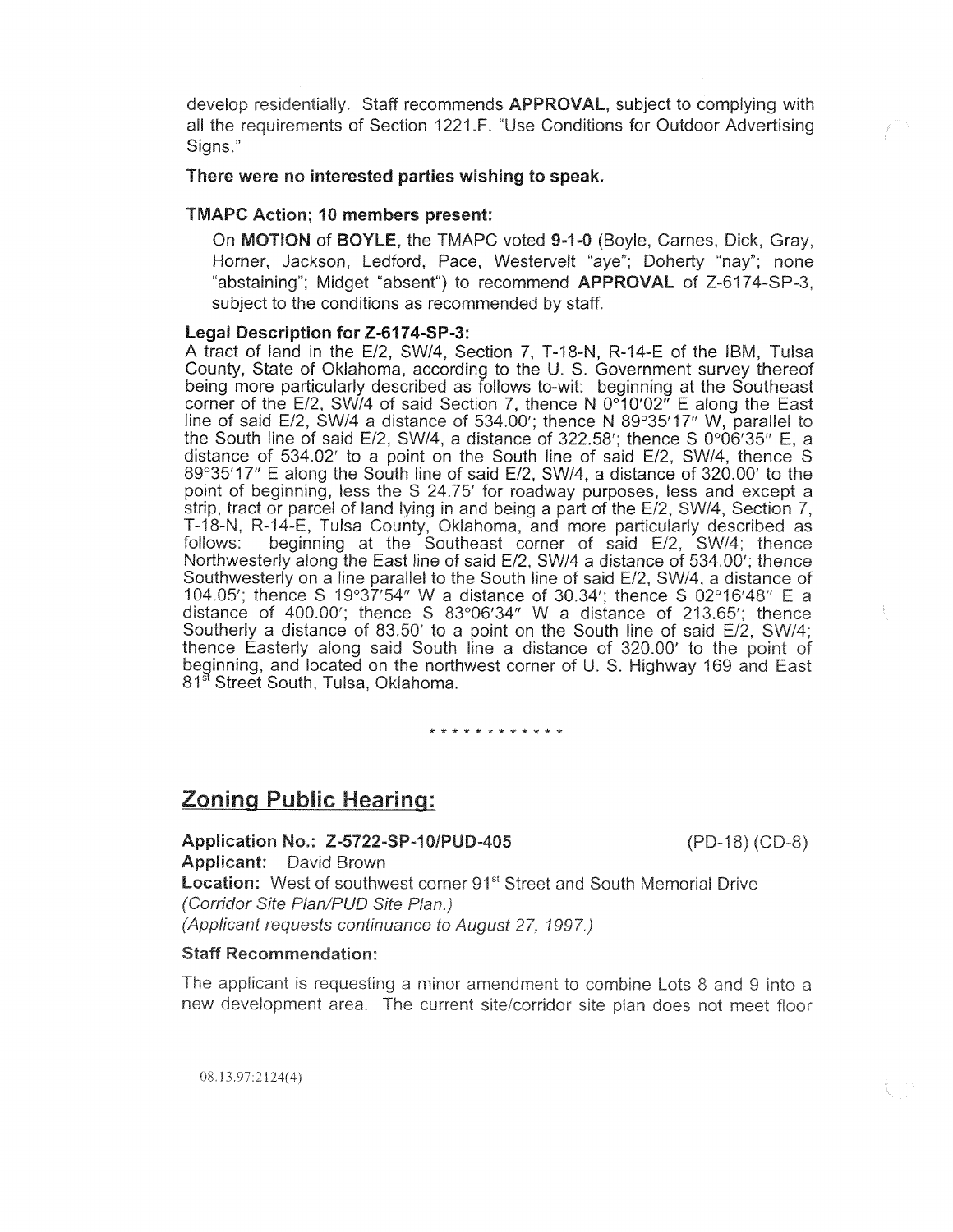area, parking and lot coverage standards of the PUD Development Plan and requires a minor amendment. The minor amendment will be heard on August 27, 1997.

Staff, therefore, recommends CONTINUANCE of PUD-405/Z-5722-SP-10 until August 27, 1997 to be heard concurrently with minor amendment PUD-405-13.

#### There were no interested parties wishing to speak.

#### TMAPC Action; 9 members present:

On MOTION of BOYLE, the TMAPC voted 9-0-0 (Boyle, Carnes, Dick, Doherty, Gray, Horner, Jackson, Ledford, Westervelt "aye"; no "nays"; none "abstaining"; Midget, Pace "absent") to **CONTINUE** the zoning public hearing for Z-5722-SP-10/PUD-405 to August 27, 1997.

\* \* \* \* \* \* \* \* \* \* \* \*

Application No.: CZ-236

Applicant: Steve Compton Location: 7400 North Highway 169 (Owasso)

 $RE$  to  $IL$ (PD-15) (County)

#### Staff Recommendation:

Relationship to the Comprehensive Plan: Owasso Comprehensive Plan designates the property as Special District 4 -Industrial and Development Sensitive.

According to the Zoning Matrix the requested IL zoning is in conformance the Comprehensive Plan.

Staff Comments:

€., 2

Site Analysis: The subject property is approximately five acres in size and is located south and west of the southwest corner of East 76<sup>th</sup> Street North and North Highway 169. It is flat, non-wooded, vacant and is zoned RE in the County.

Surrounding Area Analysis: The subject tract is abutted on the north by an industrial business, zoned IL; to the east by vacant land and a single-family dwelling, zoned RE; to the south and west by vacant land, zoned IL and IL/PUD.

Zoning and BOA Historical Summary: The property abutting the subject tract on the north and south have been rezoned from RE to IL.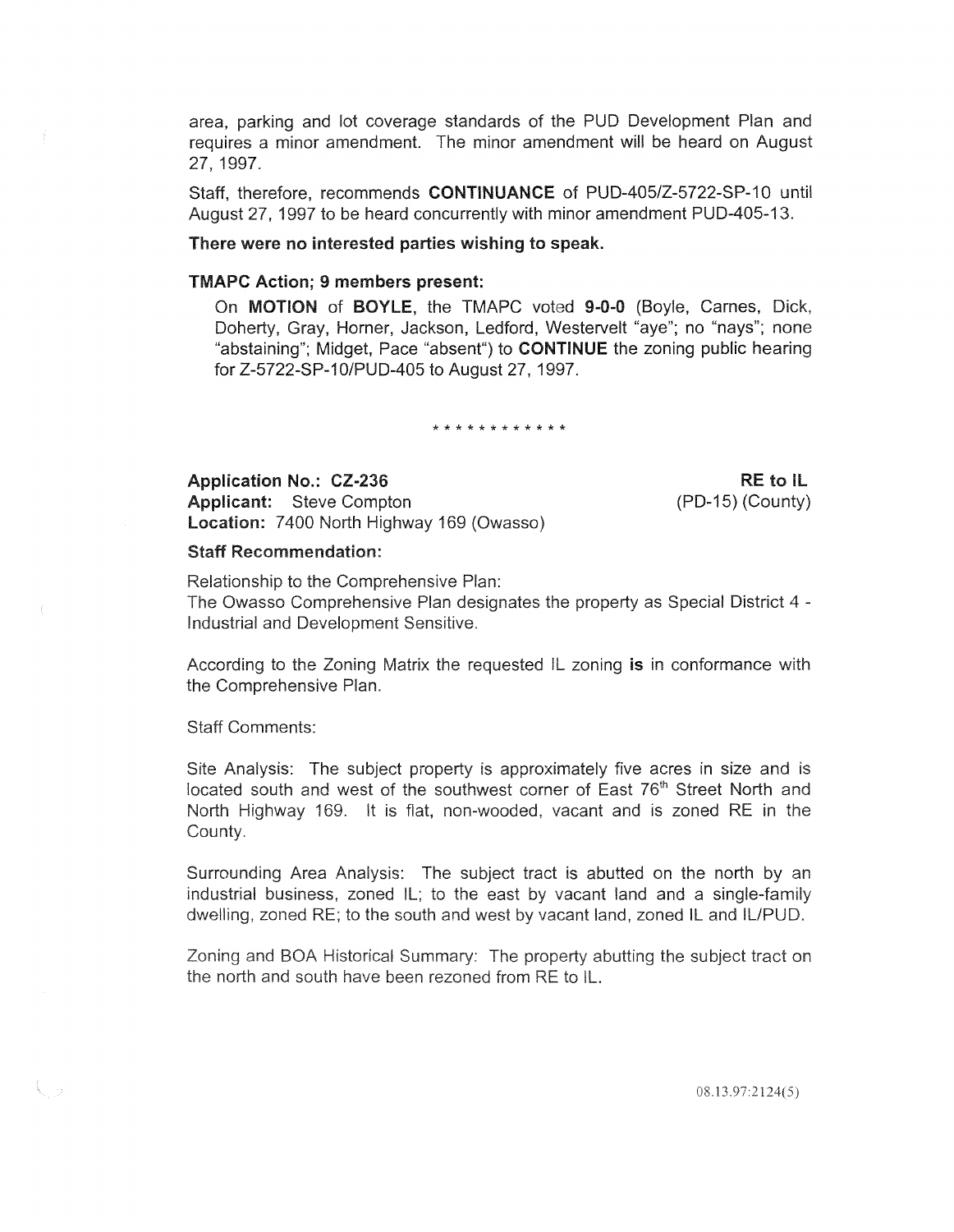Conclusion: Based on the Comprehensive Plan and the existing development, staff recommends **APPROVAL** of IL zoning for CZ-236*.* 

#### There were no interested parties wishing to speak.

#### TMAPC Comments:

Mr. Doherty questioned whether the subject property will derive access from the frontage road or from crossing residential land. Mr. Compton replied the property will derive access from the service road.

#### TMAPC Action; 10 members present:

On MOTION of DOHERTY, the TMAPC voted 10-0-0 (Boyle, Carnes, Dick, Doherty, Gray, Horner, Jackson, Ledford, Pace, Westervelt "aye"; no "nays"; none "abstaining"; Midget "absent") to recommend **APPROVAL** of IL zoning for CZ-236 as recommended by staff.

#### Legal Description for CZ-236:

The W/2, NE/4, SW/4, NW/4, Section 32, T-21-N, R-14-E, of the IBM, Tulsa County, State of Oklahoma, and located south of the southeast corner of East 76<sup>th</sup> Street North and North U. S. Highway 169, Owasso, Oklahoma.

\* \* \* \* \* \* \* \* \* \* \*

Application No.: PUD-482-A OL/OMH to OL/OMH/PUD

Applicant: Charles E. Norman (PD-18) (CD-9) **Location:** South of southeast corner 51<sup>st</sup> Street South and South Lewis Presented to TMAPC: Charles E. Norman (Planned Unit Development for elderly housing and office uses.)

#### Staff Recommendation:

The applicant is proposing to change the uses permitted in PUD-482. Currently the PUD allows a 39-unit motel with no more than eight units per building. The motel buildings were allowed to be up to three stories high but were to be of a residential architectural style. The major amendment proposes two development areas. The first (Tract A) would allow three-story elderly/retirement housing and life care retirement center for persons requiring assistance or special care as permitted under Use Unit 8 and customary accessory uses. The second (Tract B) located at the northwest corner of the PUD would permit office use.

Staff finds the uses and intensities of development proposed to be in harmony with the spirit and intent of the Code. Based on the following conditions, staff finds PUD 482-A to be: (1) consistent with the Comprehensive Plan; (2) in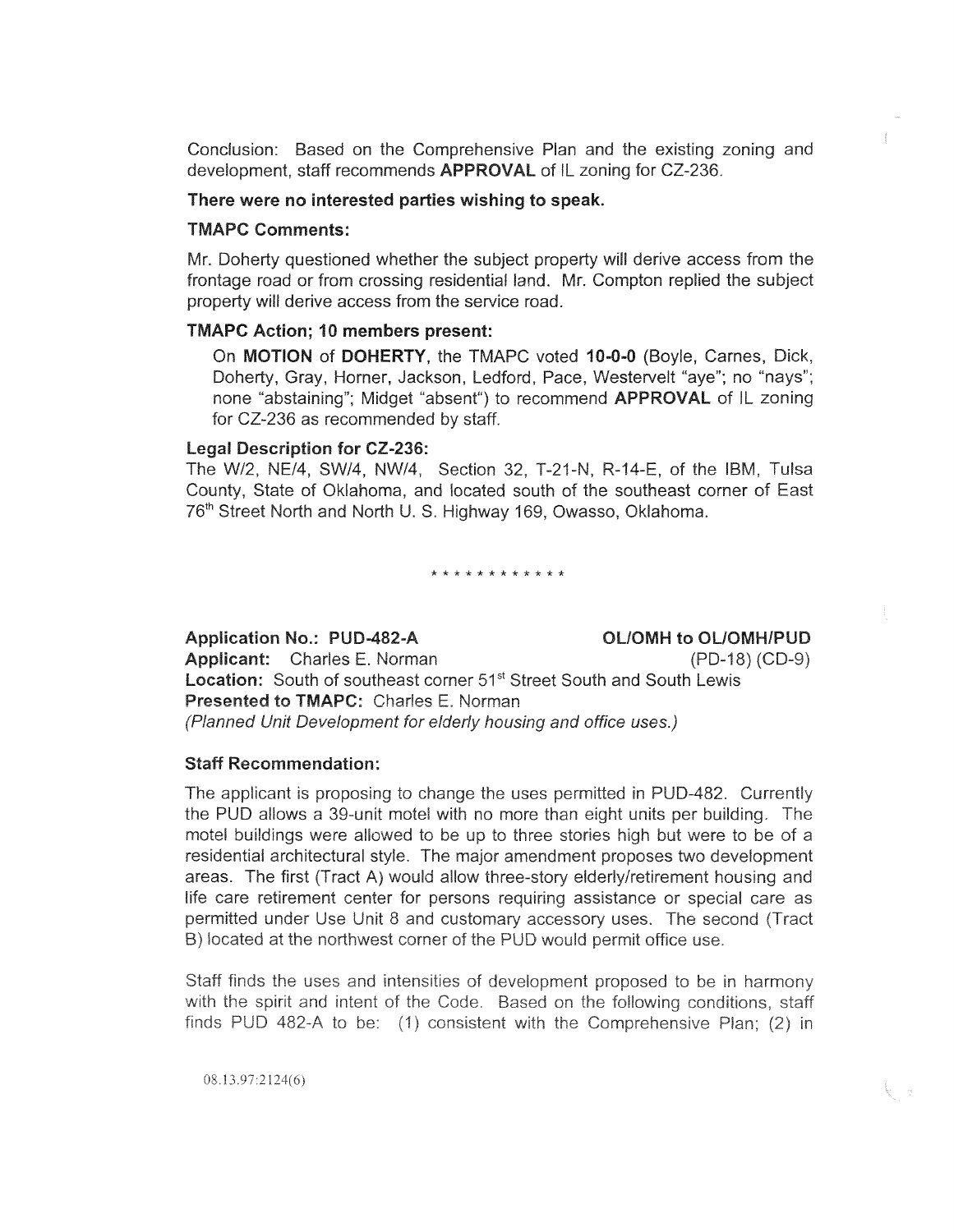harmony with the existing and expected development of surrounding areas; (3) a unified treatment of the development possibilities of the site; and (4) consistent with the stated purposes and standards of the PUD Chapter of the Zoning Code.

Therefore, staff recommends APPROVAL of PUD-482-A subject to the following conditions:

- 1. The applicant's Outline Development Plan and Text be made a condition of approval, unless modified herein.
- 2. Development Standards:

#### Tract A

| Land Area (Gross): |  |
|--------------------|--|
|--------------------|--|

190,669 SF

Permitted Uses:

Elderly/retirement housing and life care retirement center for persons requiring assistance or special care as permitted under Use Unit 8 and customary accessory uses.

| Maximum Number of Dwelling Units: | 113 |
|-----------------------------------|-----|
|-----------------------------------|-----|

Maximum Building Floor Area: 68,000 SF

Maximum Building Height: 3 stories and 40 FT

**Off-Street Parking:** 

- rg

As required by Use Unit 8 of the Tulsa Zoning Code for elderly/ retirement housing and life care retirement centers.

Minimum Building Setbacks:

| From centerline of South Lewis Avenue:         | 200.0 FT |
|------------------------------------------------|----------|
| From north property line:                      | 17.5 FT  |
| From the south property line:                  |          |
| More than 330' from the centerline of Lewis    | 30.0 FT  |
| Less than 330' from the centerline of Lewis    | 75.0 FT  |
| From the east property line:                   | 75.0 FT  |
| Minimum Parking Lot and Access Drive Setbacks: |          |
| From south and east property line              | 25.0 FT  |
| From other PUD boundaries                      | 5.0 F T  |

08.13.97:2124(7)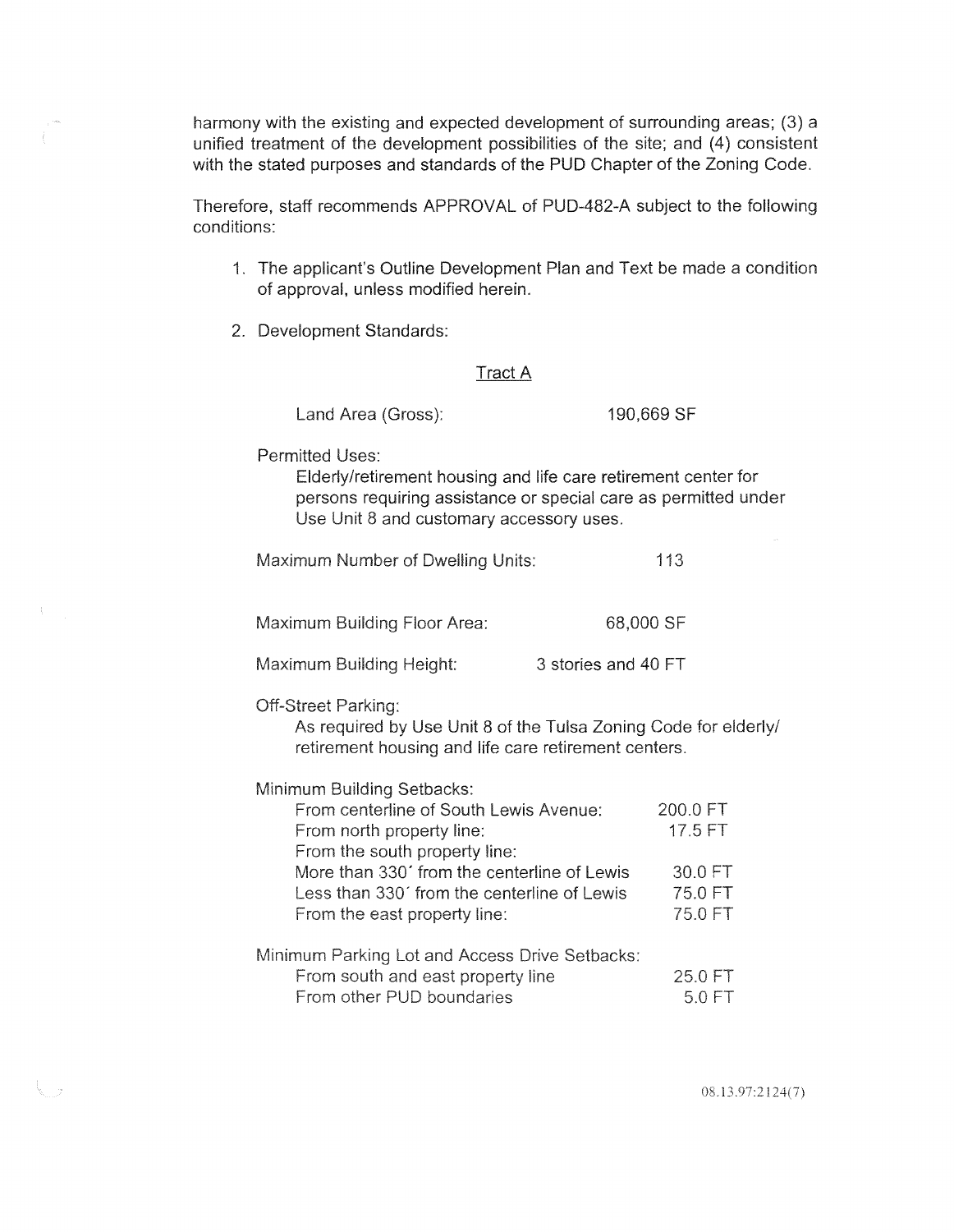|  | Maximum Livability Space Per Dwelling Unit: |  |
|--|---------------------------------------------|--|
|  |                                             |  |

Signs:

one ground sign not to exceed 32 square feet of display area or 8 feet in height.

600.0 SF

### Tract B

| AREA: (Gross)<br><b>PERMITTED USES:</b>                                                                                                                                           | 0.998 Acres | 43,479 SF                                |
|-----------------------------------------------------------------------------------------------------------------------------------------------------------------------------------|-------------|------------------------------------------|
| Uses permitted as a matter of right under Use Unit 11 and<br>customary accessory uses.                                                                                            |             |                                          |
| <b>MAXIMUM BUILDING FLOOR AREA:</b>                                                                                                                                               |             | 12,000 SF                                |
| <b>MAXIMUM BUILDING HEIGHT:</b>                                                                                                                                                   |             | 30 FT                                    |
| <b>OFF-STREET PARKING:</b><br>As required by Use Unit 11 of the Tulsa Zoning Code.                                                                                                |             |                                          |
| <b>MINIMUM BUILDING SETBACKS:</b><br>From the centerline of South Lewis Avenue:<br>From the north property line:<br>From the south property line:<br>from the east property line: |             | 100.0 FT<br>17.5 FT<br>5.0 FT<br>17.5 FT |
| MINIMUM PARKING LOT SETBACK:<br>From R/W of Lewis Avenue:<br>From south and east boundary                                                                                         |             | 5.0 FT<br>5.0 FT                         |
| MINIMUM LANDSCAPED OPEN SPACE:                                                                                                                                                    |             | 15%                                      |
|                                                                                                                                                                                   |             |                                          |

SIGNS:

One ground sign not to exceed 32 square feet of display surface area or 12 feet in height.

- 3. A screening fence or wall shall be provided along the east and south boundaries of both development areas.
- 4. No Zoning Clearance Permit shall be issued for a development area within the PUD until a Detail Site Plan for the development area, which includes all buildings and requiring parking, has been submitted to the TMAPC and approved as being in compliance with the approved PUD Development Standards.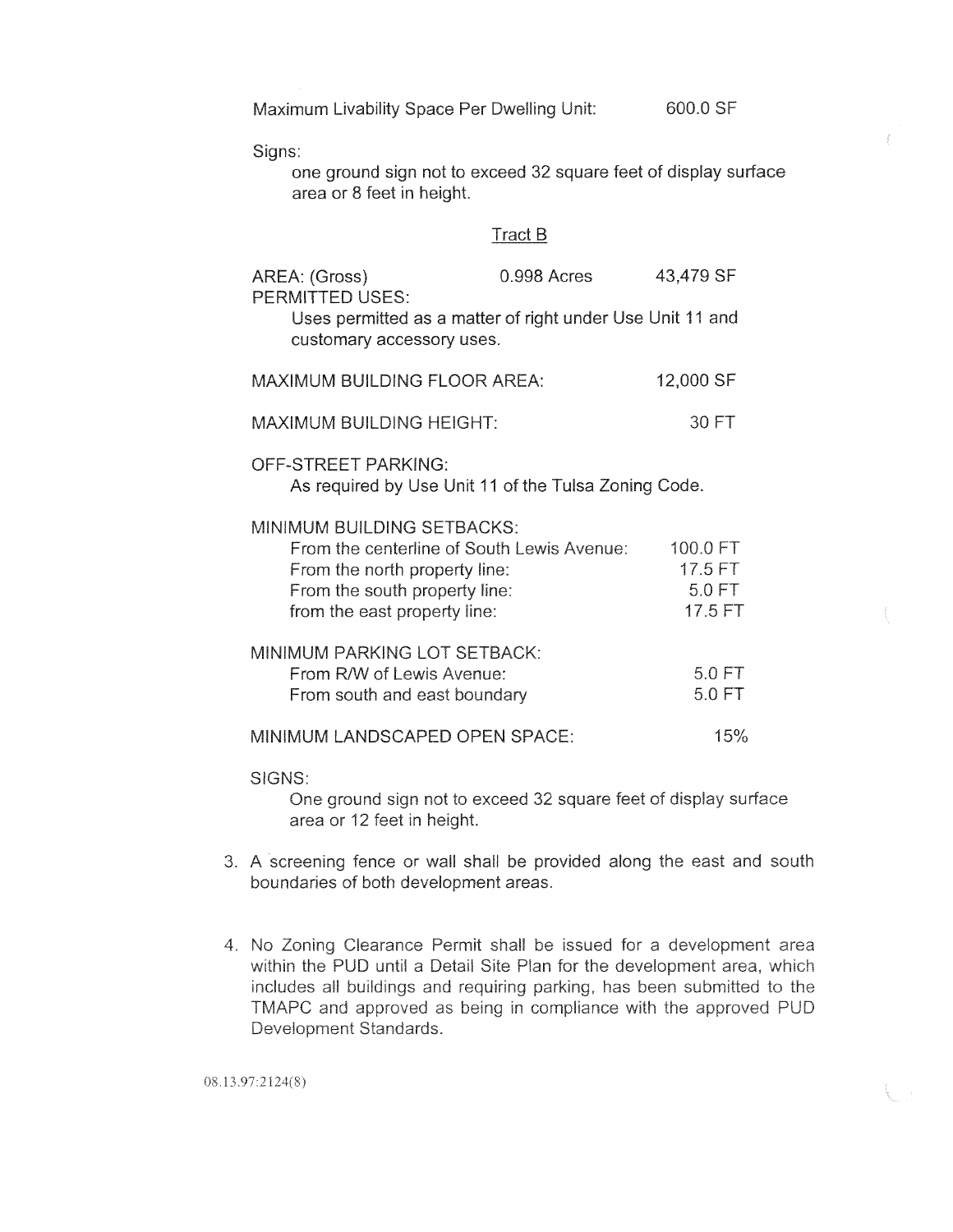- A Detail Landscape Plan for each development area shall be submitted to the TMAPC for review and approval. A landscape architect registered in the State of Oklahoma shall certify to the zoning officer that all required landscaping and screening fences have been installed in accordance with the approved Landscape Plan for that development area prior to issuance of an Occupancy Permit. The landscaping materials required under the approved Plan shall be maintained and replaced as needed, as a continuing condition of the granting of an Occupancy Permit.
- 6. No sign permits shall be issued for erection of a sign within a development area of the PUD until a Detail Sign Plan for that development area has been submitted to the TMAPC and approved as being in compliance with the approved PUD Development Standards.
- All trash, mechanical and equipment areas shall be screened from public view by persons standing at ground level. No bulk trash container shall be within 100' of the east or south boundaries of Tract A.
- 8. All parking lot lighting shall be hooded and directed downward and away from adjacent residential areas. Light standards shall be limited to a maximum height of 12 feet. No free standing lights shall be within 50' of the east or south boundaries of Tract A.
- 9. The Department Public Works or a Professional Engineer registered in the State of Oklahoma shall certify to the zoning officer that all required stormwater drainage structures and detention areas serving a development area have been installed in accordance with the approved plans prior to issuance of an occupancy permit
- 10. No Building Permit shall be issued until the requirements of Section 1170E of the Zoning Code has been satisfied and approved by the TMAPC and filed of record in the County Clerk's office, incorporating within the Restrictive Covenants the PUD conditions of approval, making the City beneficiary to said Covenants.
- 11. Subject to conditions recommended by the Technical Advisory Committee during the subdivision platting process which are approved by TMAPC.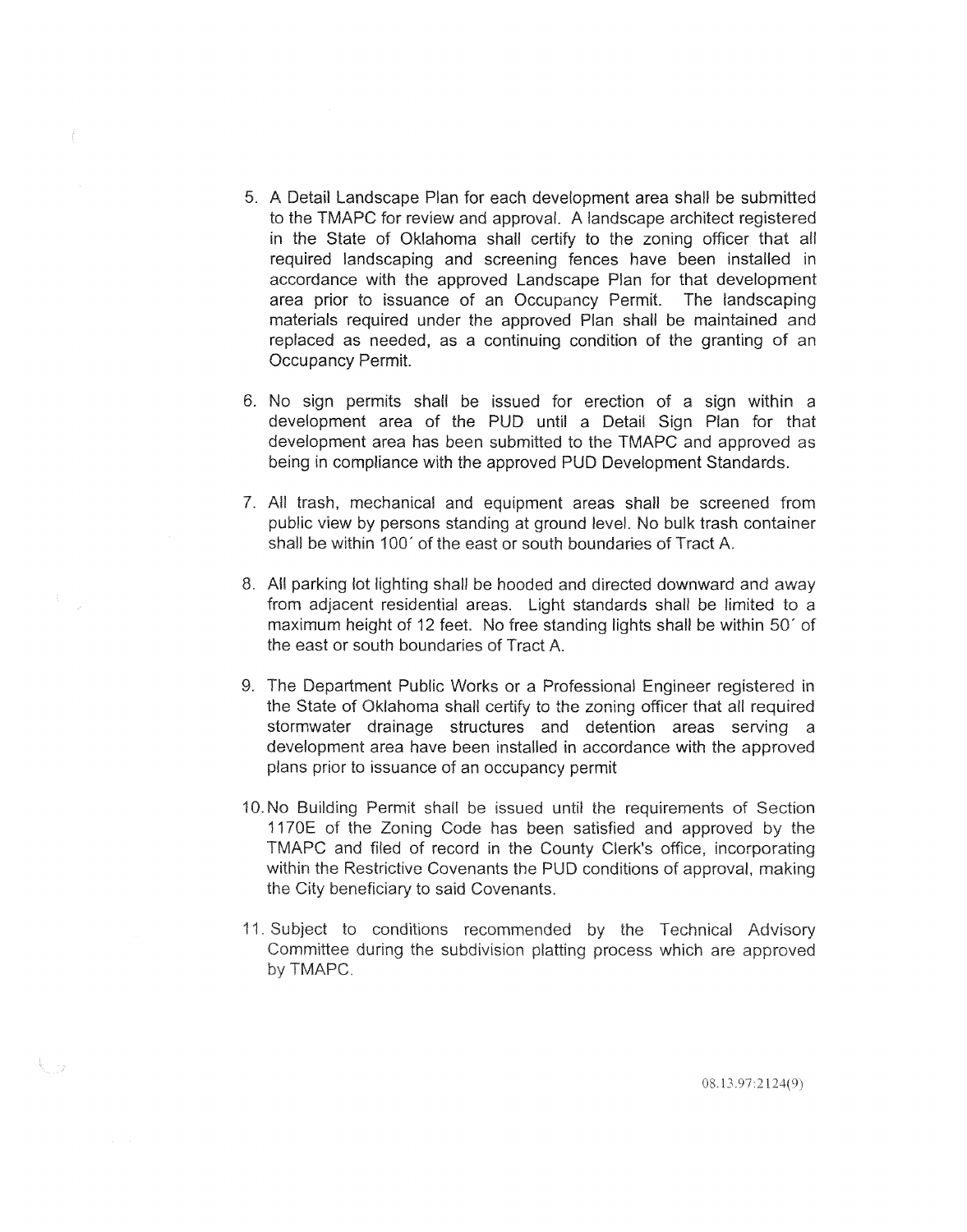#### **Applicant's Comments:**

Charles Norman, 2900 Mid-Continent Tower, 74103, stated he is representing Marriott Senior Living Services. The company is proposing to construct an assisted living facility and a light office building on the subject one-acre property.

Mr. Norman stated he is in agreement with the changes made to the development standards as recommended by staff. The changes have been reviewed with the design architect and management and are acceptable.

Mr. Norman stated Marriott Senior Living Services have constructed 79 facilities in 21 states and this is the first project in the City of Tulsa and Oklahoma. He stated the subject property has been before the Planning Commission previously for rezoning and land use.

Mr. Norman presented an enlarged copy of the site plan and noted the plan will need to be modified to reflect the changes to the development standards as recommended by staff. He stated the particular use is light in intensity and that it permits the designer some flexibility. He noted the only parking allowed in the single-family residential area to the east of Atlanta Avenue will be six employee parking spaces. He stated the other development standards are consistent with those which are accepted and are included in the staff recommendation.

In regard to drainage, Mr. Norman noted the property slopes in two directions, the front portion to Lewis Avenue and an existing stormwater drain. The back or eastern portion of the property flows directly to the south through a low area which runs between two homes that front 53<sup>rd</sup> Street. He noted the TAC and Stormwater Management Department require on-site detention and no increase in the flow on the properties to the south. The civil engineer for the project has advised the applicant that all water from the roofs of the buildings and parking lots will be diverted to Lewis Avenue and the stormwater drain. This will result in less stormwater going to the south. This will be further addressed during the detail site plan and final plat approval process.

Mr. Norman presented a picture of the typical Marriott/Brighton Garden-type project. It is residential in character. In regard to parking, the plan is submitted with the present requirement of .75 spaces for each dwelling unit. He stated he submitted a study made by the American Senior Housing Association in regard to parking requirements of assisted living facilities and evaluation of four existing Marriott Assisted Living Facilities. The studies indicate that fewer than ten percent of the residents in such facilities drive or own vehicles. He proposed changing the parking requirements for assisted living facilities to .5 spaces for each dwelling unit.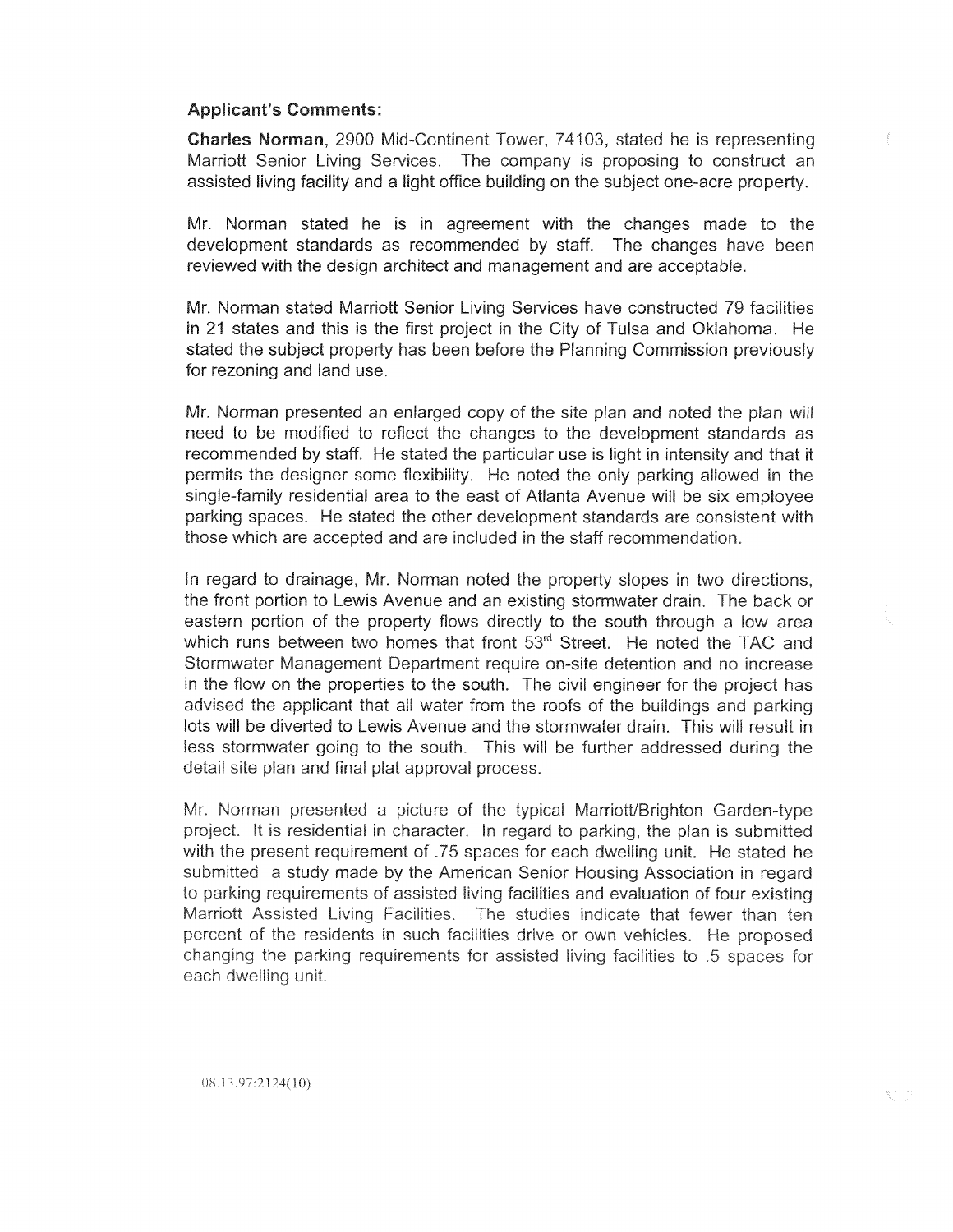In regard to this project, Mr. Norman feels if the parking requirement is reduced as proposed, it would preserve more trees and green space.

#### Interested Parties Comments:

 $\mathfrak{f}^{\prime}$ 

Lloyd Beaver, 5205 South Atlanta Avenue, 74105, requested clarification of the difference between PUD-482 and PUD-482-A, the fencing requirement on the east side of the proposed project, emergency access drive, and the water line location. He also requested that all construction equipment and material delivery vehicles enter from Lewis Avenue and keep the construction traffic out of the neighborhood.

Verne Wiggin, 5310 South Atlanta Avenue, 74105, expressed concern with existing stormwater runoff problems in the area. He stated the City Engineers feels there is already too much water on Lewis Avenue. He stated drainage is a big problem especially during flash-flooding.

Mr. Wiggin stated he is not opposed to the proposed development, but feels something needs to be done to address the current stormwater runoff probiems in this area.

#### Applicant's Rebuttal:

Mr. Norman stated that unless there were any questions, he had nothing further to add with respect to the application.

#### TMAPC Comments:

Mr. Westervelt suggested when there are differences between the applicant's submittal and staff's recommendation on a PUD, having a column showing both the applicant's submittai and staffs recommendation. He feels this would better prepare the Commission for the hearing. Mr. Stump stated staff would attempt to prepare a format.

Mr. Doherty explained to Mr. Beaver the difference between PUD-482 and PUD-482-A in that "A" stands for an amendment. Mr. Doherty stated in this particular application it is for a change in the use with new specifications.

In regard to Mr. Beaver's question on fencing, Mr. Doherty replied a six-foot privacy feet is required by code on the entire east side of the property. The north side abuts the apartment complex and no fencing or screening is required.

Mr. Doherty stated that the emergency access drive that ties onto East 52<sup>nd</sup> Street would have to be wide enough to accommodate a fire truck and be addressed during the platting process. The emergency access drive will be gated, locked and restricted to access by emergency vehicles.

 $08.13.97:2124(11)$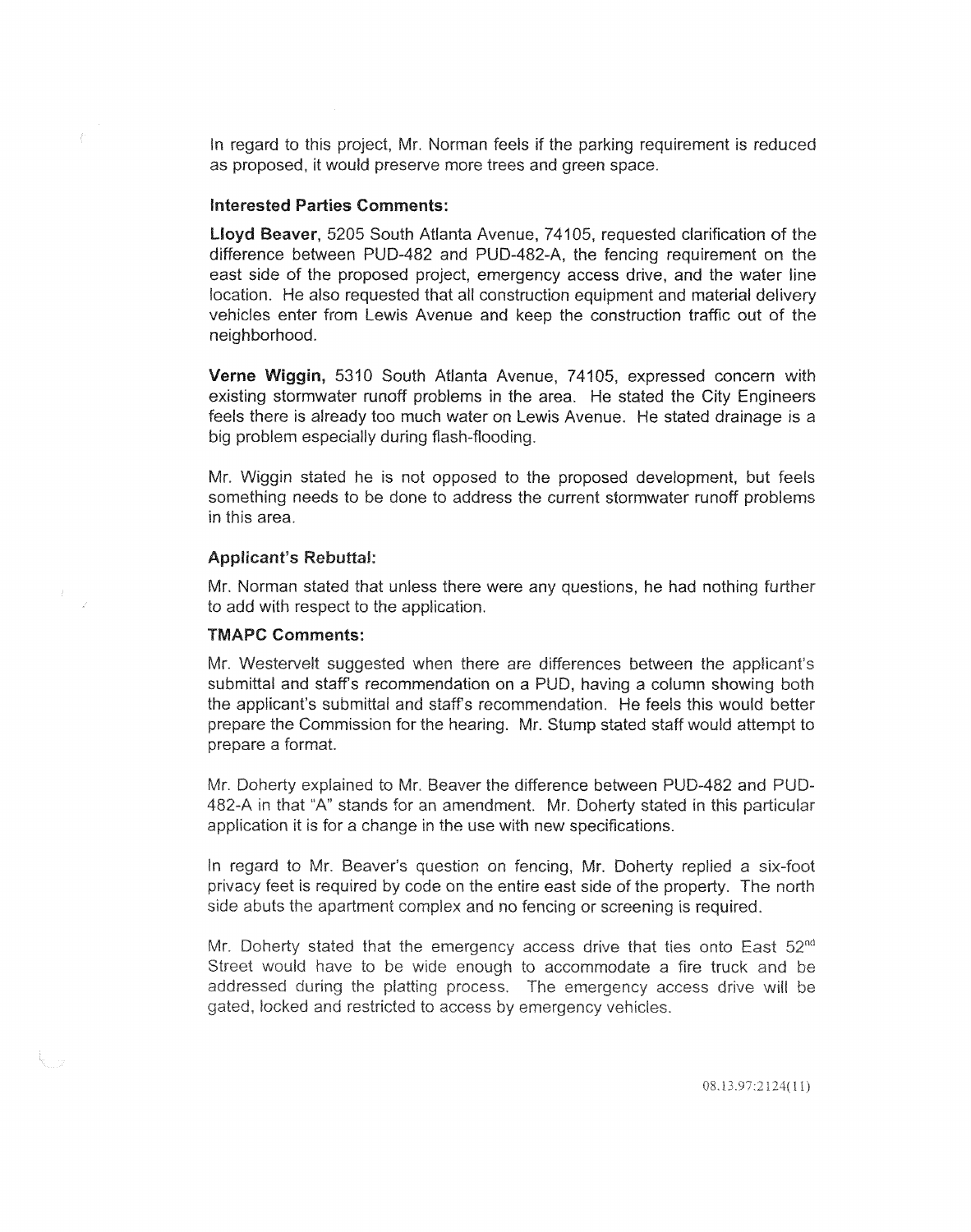Chairman Carnes stated the water lines and their locations have to comply with all the requirements of the Utilities Department.

Chairman Carnes stated the Planning Commission has no authority to the construction vehicles to a certain roadway. construction vehicles would have to access from Lewis Mr. Doherty feels the

Mr. Westervelt suggested that Mr. Wiggin contact Paul Zachery, Public Works Department, in regard to his concerns on the stormwater runoff problems.

#### TMAPC Action; 10 members present:

On MOTION of WESTERVELT, the TMAPC voted 10-0-0 (Boyle, Carnes, Dick, Doherty, Gray, Horner, Jackson, Ledford, Pace, Westervelt "aye"; no "nays"; none "abstaining"; Midget "absent") to recommend **APPROVAL** of Major Amendment PUD-482-A to allow elderly/retirement housing and care retirement center and office uses, subject to the conditions as recommended by staff.

#### Legal Description for PUD-482-A:

A tract of land being a part of the SW4, NW4, NW4, and a part of the NW/4, NW/4, NW/4, Section 32, T-19-N, R-13-E, of the IBM, Tulsa County, State of Oklahoma being described by metes and bounds as follows, to wit: commencing at the Northwest corner of Section 32, T-19-N, R-13-E, said point being the centerline of the intersection of E. 51<sup>st</sup> Street South and South Lewis Avenue, thence S 00°08′35″ W along the West line of Section 32 and the centerline of S. Lewis Avenue a distance of 527.35' to the Point of Beginning; thence S 89°58'46" E a distance of 329.39' to a point on the West line of Lot 1, Block 1, Spanish Gardens Addition, an Addition to the City of Tulsa, Tulsa County, State of Oklahoma; thence S 00°00'36" W along the West line of said Lot 1, Block 1, Spanish Gardens Addition a distance of 132.00' to the Southwest corner of said Lot 1, Block 1, Spanish Gardens Addition; thence S 89°58'45" E along the South line of Lot 1, Block 1, Spanish Gardens Addition a distance of 329.54' to a point, said point being the Southeast corner of Lot 1, Block 1, Spanish Gardens Addition and on the West line of the Resubdivision of Columbia Terrace 2<sup>nd</sup> Addition an Addition to the City of Tulsa, Tulsa County, State of Oklahoma, said Point being on the centerline of East 52<sup>nd</sup> Street South; thence S 00°03'47" W along the West line of the Resubdivision of Columbia Terrace 2<sup>nd</sup> Addition, a distance of 329.75'; thence N 89°58'26" W a distance of 329.77'; thence N 00°08'35" E a distance of 81.00'; thence N 89°58'26" W a distance of 329.77' to a point on the West line of Section 32; thence N 0°08'35" E along the West line of said Section and the centerline of S. Lewis Avenue a distance of 380.69' to the point of beginning, and located south of the southeast corner of East 51<sup>st</sup> Street South and South Lewis Avenue, Tulsa, Oklahoma.

\* \* \* \* \* \* \* \* \* \* \*

08.13.97:2124(12)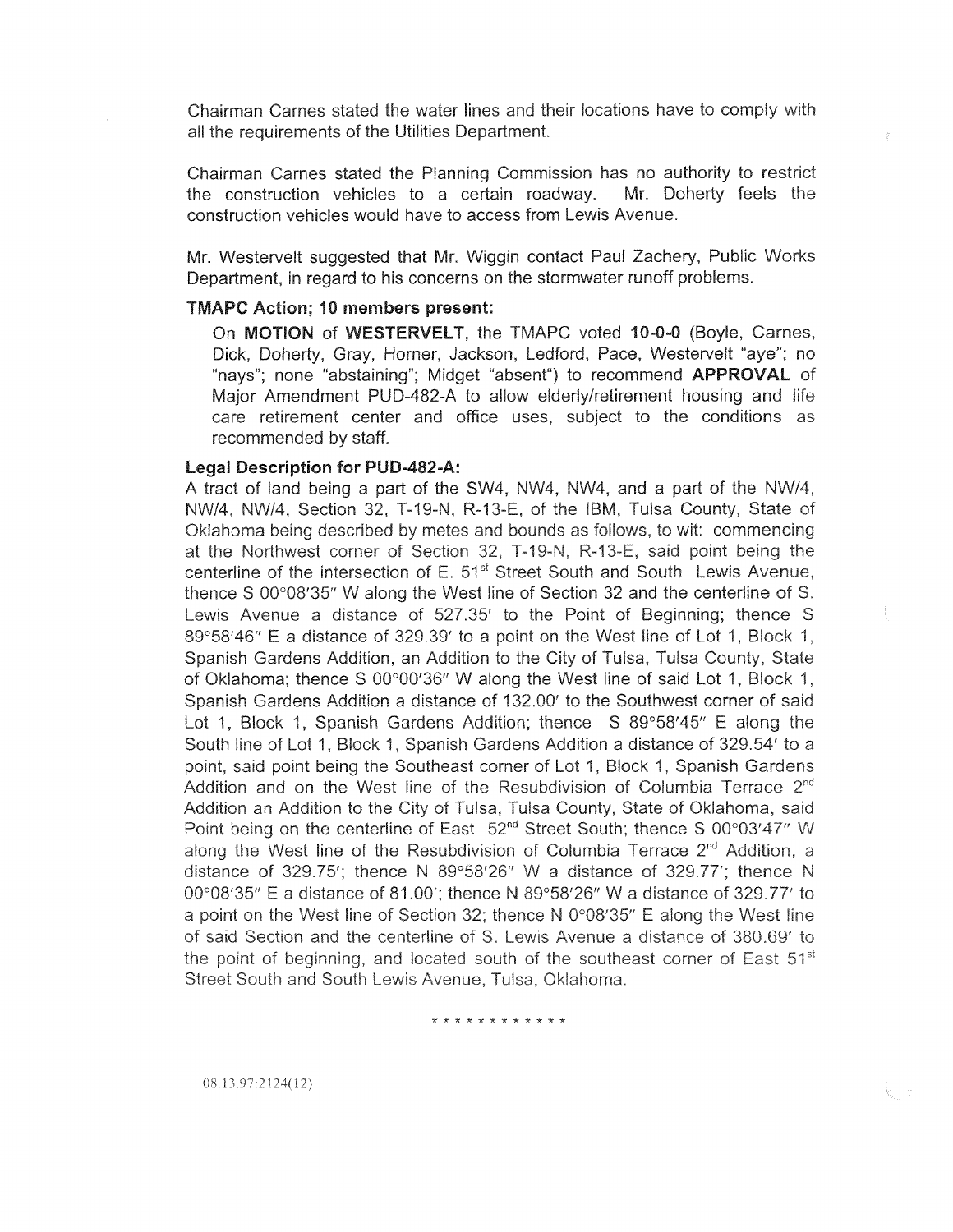#### Application No.: Z-6598

Applicant: Tulsa Development Authority Location: East of Boulder, North of Burlington Railroad, to IDL

ll to CBD (PD-1) (CD-4)

#### Staff Recommendation:

Relationship to the Comprehensive Plan:

The District 1 Plan, a part of the Comprehensive Plan for the Tulsa Metropolitan Area, designates the western most tracts of the subject property as Retail Center; the property to the east along the north and south side of Archer and on the east side of Main Street is designated as being a part of the Expanded Core of the District 1 Plan, and the eastern most tracts are designated as being a part of the Greenwood District.

According to the Comprehensive Plan for the Tulsa Metropolitan Area requested CBD District is in accordance with the Plan Map.

#### Staff Comments:

Site Analysis: The subject property is approximately 14 acres in size and located east of Boulder Avenue, north of the Burlington Railroad to the IDL on the north. The property is flat, non-wooded, contains various established commercial and industrial businesses and empty commercial/industrial buildings and warehouses, and is zoned IL.

Surrounding Area Analysis: The subject tracts are abutted on the north by I-244 freeway, by commercial, industrial uses and active and vacant warehouses. Many lots in this area are vacant or are parking lots. There are also restaurants and community assistance facilities.

Zoning and BOA Historical Summary: The history of zoning actions in this area indicates that TMAPC has recommended approval of CBD zoning within industrial area of downtown. High intensity zoning inside the IDL is encouraged by the Comprehensive Plan and eventually all properties within the CBD are envisioned to be zoned CBD.

Conclusion: Based on the Comprehensive Plan and the existing zoning uses in this area, staff recommends **APPROVAL** of CBD zoning for Z-6598.

#### There were no interested parties wishing to speak.

#### **TMAPC Action; 10 members present:**

On MOTION of DICK, the TMAPC voted 10-0-0 (Boyle, Carnes, Dick, Doherty, Gray, Horner, Jackson, Ledford, Pace, Westervelt "aye"; no "nays"; none "abstaining"; Midget "absent") to recommend APPROVAL of CBD zoning for Z-6598 as recommended by staff.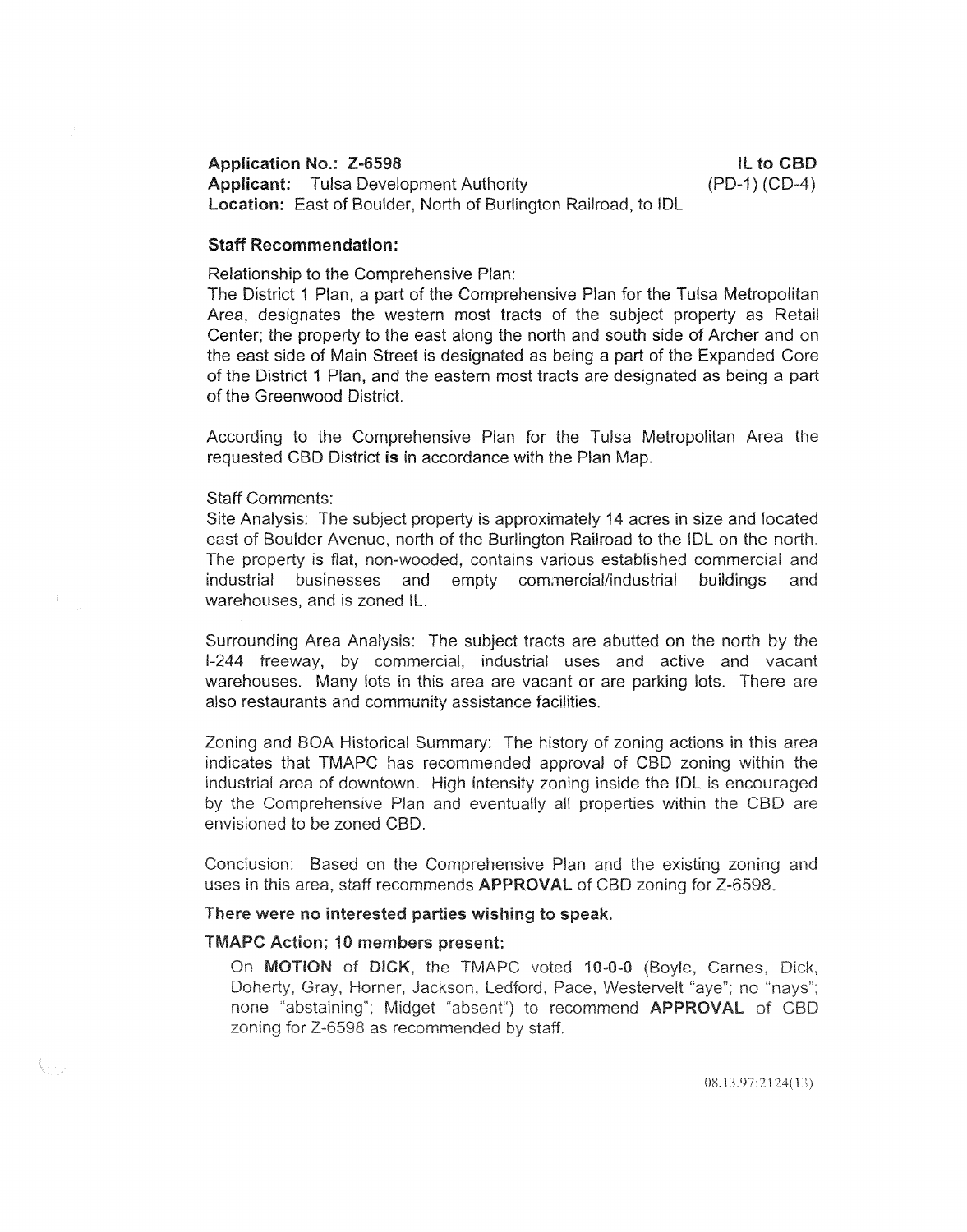#### Legal Description for Z-6598:

All of Block 45 and part of Block 24, Original Town, now City of Tulsa, and part of Block 23, North Tulsa Addition, Tulsa County, State of Oklahoma, being more particularly described as follows: beginning at the Southwest corner of Block 45, thence Northerly along the East line of Elgin Street to the South line of the expressway; thence Easterly along the Southern line of the expressway to a point on the East line of the 20' alley; thence Southerly along the East line of said alley to a point abutting the boundary of the MKT Railroad Company ROW; thence Southeasterly along the MKT ROW to a point on the East line of Lot 4, Block 24, Original Town; thence Southerly to the Southeast corner of Lot 3, Block 45, Original Town; thence Southwesterly parallel to East Archer Street, a distance of 300' to the POB; and that portion of N. Frankfort Avenue lying between East Brady Street and East Archer Street abutting the East boundary Block 45, Original Town and the West boundary of Block 45, Original Town; and all of Lot 4, and parts of Lots 2, 3, 5, and 6, Block 46, Original Town, now City of Tulsa, Tulsa County, State of Oklahoma according to the recorded Plat thereof, more particularly described as follows: a part of the N/2 of Lot 5 and ali portion of the MKT Railroad Company ROW lying in and being a part of Lot 6 and the N/2 of Lot 5 all in Block 46, Original Town, more particularly described as follows: beginning at a point on the West line of said Lot 5, said point being N 24°28'38" W 14.51' distance from the Southwest corner of the N/2 of said Lot 5, said point being a steel rail marking said MKT Railroad Company's ROW; thence S 24°28′38″ E along the Easterly line of N. Frankfort Avenue and along said ROW a distance of 14.51' to the Southwest corner of the N/2 of said Lot 5, thence N 65°31'22" E a distance of 140.00' to the Southeast corner of the N/2 of said Lot 5; thence N 24°28′38″ W along the West line of a 20' alley a distance of 10.37' to the Northerly line of said MKT ROW; thence N 67°13'38" W along said Northerly line a distance of 190.25' to a point on the North line of said Lot 6; thence S  $65^{\circ}31'22'$  W along last said North line a distance of 10.86' to the Northwest corner of said Lot 6; thence S 24°28'38" E along the Easterly line of N. Frankfort Avenue a distance of 135.57' to the POB; and the S/2 of Lot 5 and all of Lot 4, Block 46, Original Town; and all that portion of the following described MKT Railroad Company ROW lying in and being a part of Lot 2 and 3, Block 46, Original Town, more particularly described as follows: beginning at the Southwest corner of said Lot 3; thence N 24°28'38 W" along the Easterly line of a 20.00' alley a distance of 138.81' to a point on the West line of said Lot 2, said point being N 24°28′38″ W 38.76′ distance from the Southwest corner of said Lot 2 and said point being on the Northerly line of said MKT ROW; thence S 67°13'38" E along said ROW a distance of 189.04' to a point on the South line a distance of 128.32' to the POB and all of the alley between Lots 3 through 5 of Block 46, Original Town, now City of Tulsa, Tulsa County, State of Oklahoma; and all of Block 40, and 20 foot alley, Original Town, now City of Tulsa, Tulsa County, State of Oklahoma, according to the recorded Plat thereof; the South 50' of Lot 2 and all of Lot 3, Block 41, Original Town now City of Tulsa, Tulsa

08.13.97:2124(14)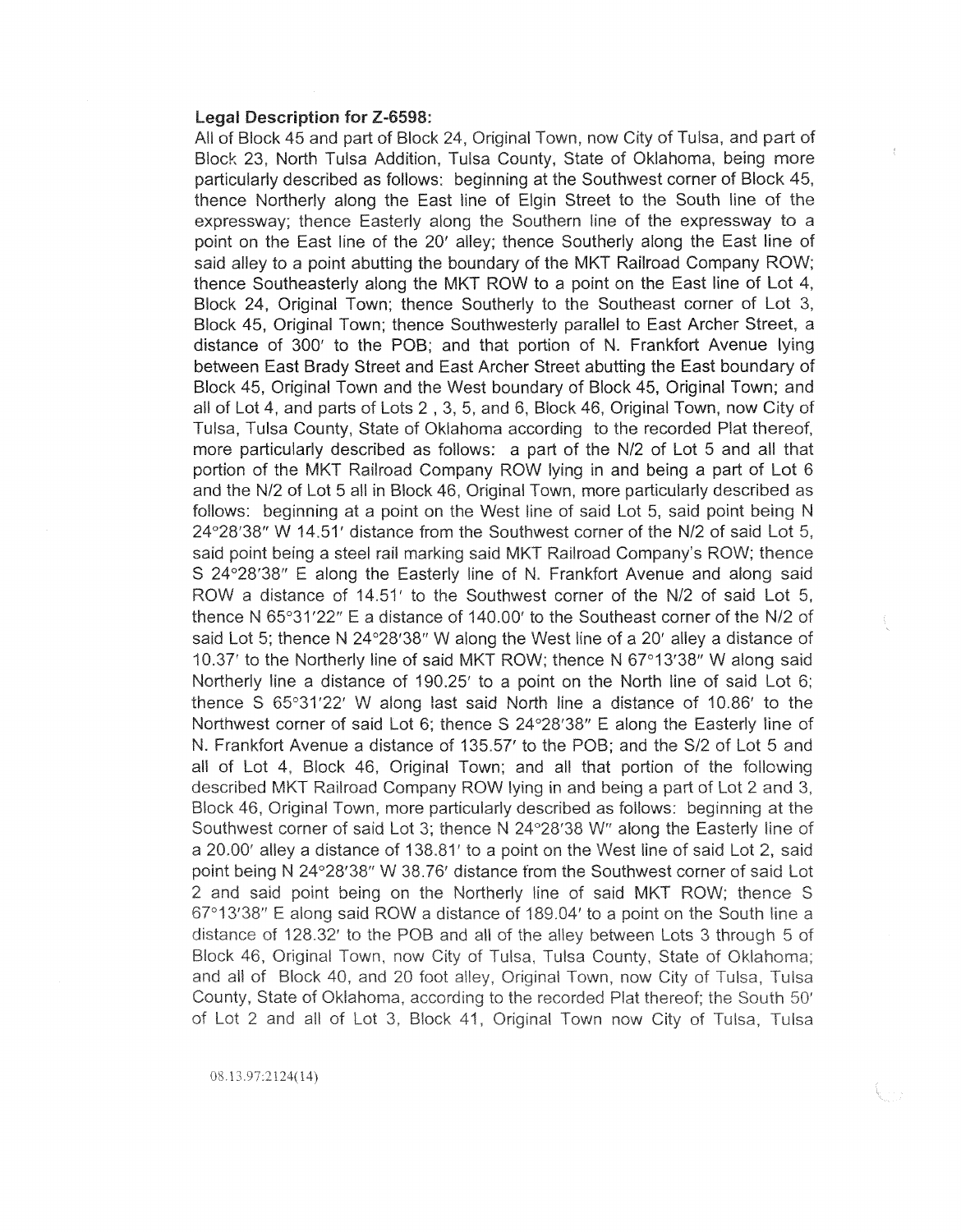County, State of Oklahoma according to the recorded Plat thereof; and all of Block 59, and of the 20 foot alley, Original Town, now City of Tulsa, Tulsa County, State of Oklahoma, according to the recorded Plat thereof; and all of Block 60, and 20 foot alley, Original Town, now City of Tulsa, Tulsa County, State of Oklahoma according to the recorded Plat thereof; all of Lots 1 thru 4, Block 54, and 20 foot alley abutting Lot 3 & 4 to the Railroad company's ROW, Original Town, now City of Tulsa, Tulsa County, State of Oklahoma, according to the recorded Plat thereof; part of Block 53, Original Town, now City of Tulsa, Tulsa County, State of Oklahoma, according to the recorded Plat thereof, more particularly described as follows; all of Lot 4, Block 53, Original Town; and portions of Lots 3, 5, 6, Original Town, more particularly described as follows: all that portion of the following described MKT Railroad Company ROW lying in and being a part of Lots 5 and 6, Block 53, Original Town, more particularly described as follows: beginning at a point on the West line of said Lot 6, said point being S 24°28'38" E 19.18' distance from the Northwest corner of said Lot 6; thence S  $67^{\circ}13'38''$  E along the Northerly line of said railroad company's ROW a distance of 163.56'; thence S 65°31'22" W parallel to and 39.28' distant from the North line of said Lot 5 a distance of 111.02' to a point on the West line of said Lot 5; thence N 24°28'38" W along the West line of said Block 53 a distance of 120.10' to the POB; and all that portion of the following described MKT Railroad Company ROW lying in and being a part of Lots 4 and 5, Block 53, Original Town, more particularly described as follows: beginning at the Southeast corner of said Lot 4, thence S 65°31'22" W along the South line of said Lot 4 a distance of 16.59' to the Northerly line of said railroad company's ROW ; thence N 67°13'38" W along said ROW a distance of 181.80' to a point on the West line of said Lot 5; thence N 24°28'38" W along said West line a distance of 27.22'; thence N  $65°31'22"$  E parallel to and 39.28' distant from the North line of said Lot 5 a distance of 111.02' to a point on the Northerly line of said railroad company's ROW; thence S  $67^{\circ}13'38''$  E along said ROW a distance of 42.69' to a point on the East line of said Lot 5; thence S 24°28'38" E along the West line of a 20.00' wide alley a distance of 129.37' to the POB; and All that portion of the following described MKT Railroad Company ROW lying in and being a part of Lot 3, Block 53, Original Town, more particularly described as follows: beginning at the Southwest corner of said Lot 3; thence N 24°28'38" W along the Easterly line of a 20.00' alley a distance of 100.00' to the Northwest corner of said Lot 3; thence N 65°31'22" E along the North line of said Lot 3 a distance of 7.15' to a point, said point being a steel rail marking said railroad company's Northerly ROW; thence S 67°13'38" E along said ROW a distance of 136.18' to a point on the South line of said Lot 3 a distance of 99.59' to the POB and all or the 20 foot alley abutting Lots 3, 4, & 5 to the railroad company ROW, and located north of the Burlington Northern Railroad; east of N. Boulder to the IDL on the north, Tulsa, Oklahoma.

\* \* \* \* \* \* \* \* \* \* \*

08.13.97:2124(15)